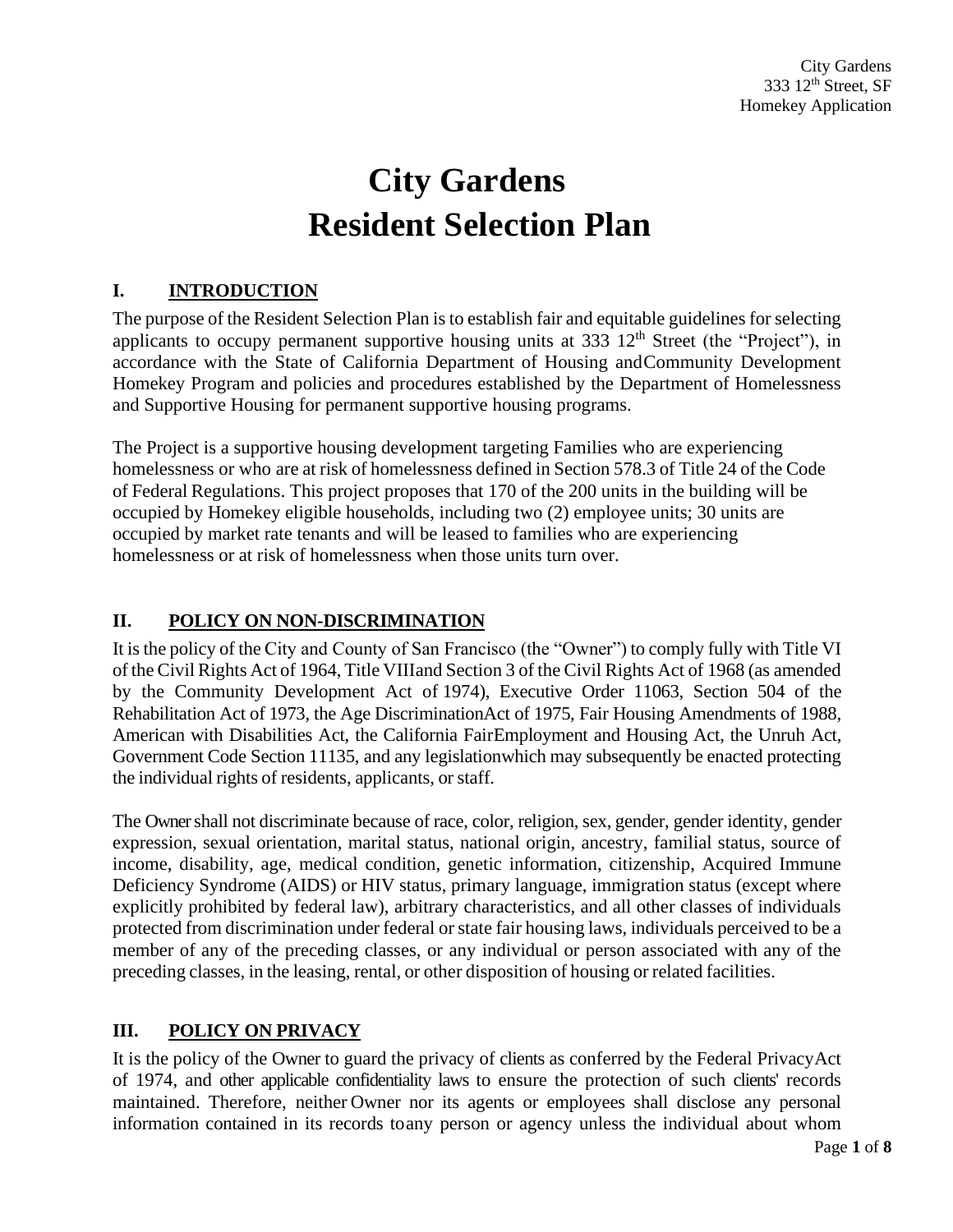information is requested shall give writtenconsent to such disclosure. This Privacy Policy in no way limits Owner's ability to collect such information as it may need to determine eligibility, compute rent, or determine an applicant's suitability for tenancy. Consistent with the intent of Section 504 of the Rehabilitation Act of 1973, any information obtained regarding disability will be treated in a confidential manner.

## **IV. ELIGIBILITY FOR SELECTION**

| <b>Program Type</b>                                                                                         | $#$ of units | <b>Eligibility requirement</b>                                                                                                                                                                                                                                                         |
|-------------------------------------------------------------------------------------------------------------|--------------|----------------------------------------------------------------------------------------------------------------------------------------------------------------------------------------------------------------------------------------------------------------------------------------|
| State of California<br>Housing and<br>Community<br>Development<br>Department $-$<br><b>Homekey Program</b>  | 170          | Target Population is identified in HSC Section 50675.1.3<br>170 units will house families who are homeless or at-risk of<br>homelessness as defined by Part 578.3 of Title 42 of the United<br>States Code.                                                                            |
| Department of<br>Homelessness and<br>Supportive Housing's<br>Permanent Supportive<br><b>Housing Program</b> | 168          | All 168 units will be Homekey Assisted Units serving<br>homeless families as defined by Part 578.3 of Title 42 of the<br>United States Code. All new residents will be referred by the<br>Department of Homelessness and Supportive Housing (HSH)<br>via the Coordinated Entry System. |

All units must be made available to Homekey eligible households for a period of 55 years pursuant to the recorded Declaration of Restrictions.

The Owner will employ the core components of Housing First, as set forth in the Welfare and Institutions Code Section 8255. Examples of these core components include:

- 1) Tenant screening and selection practices that promote accepting applicants regardless of their sobriety or use of substances, completion of treatment, or participation in services.
- 2) Applicants are not rejected on the basis of poor credit or financial history, poor or lack of rental history, criminal convictions unrelated to tenancy, or behaviors that indicate a lack of "housing readiness."
- 3) Supportive services that emphasize engagement and problem solving over therapeutic goals and service plans that are highly tenant-driven without predetermined goals.
- 4) Participation in services or program compliance is not a condition of permanent housing tenancy.
- 5) Tenants have a lease and all the rights and responsibilities of tenancy, as outlined in California's Civil, Health and Safety, and Government codes.
- 6) The use of alcohol or drugs in and of itself, without other lease violations, is not a reason for eviction.
- 7) In communities with coordinated assessment and entry systems, incentives for funding promote tenant selection plans for supportive housing that prioritize eligible tenants based on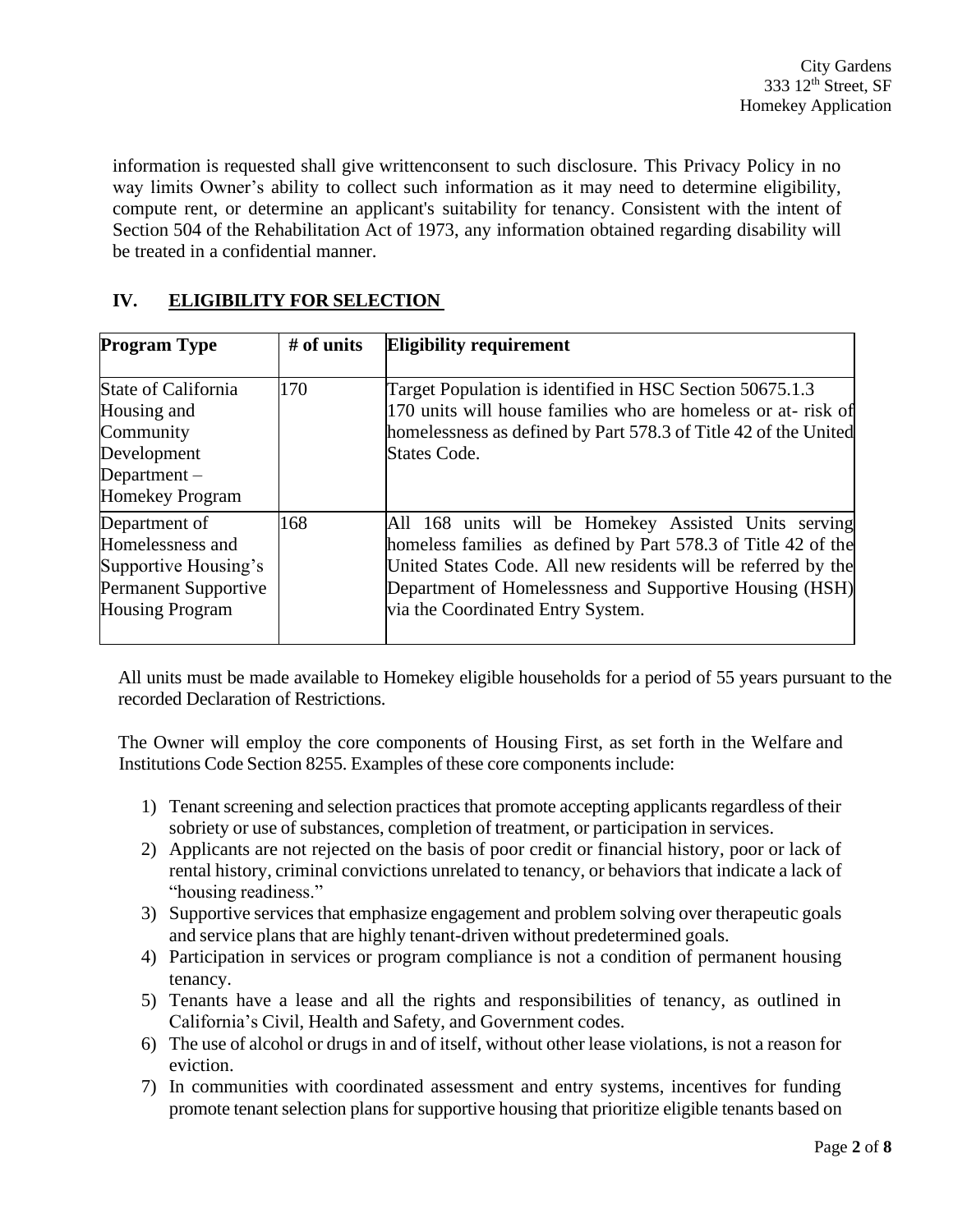criteria other than "first-come-first-serve," including, but not limited to, the duration or chronicity of homelessness, vulnerability to early mortality, or high utilization of crisis services. Prioritization may include triage tools, developed through local data, to identify high-cost, high-need homeless residents.

- 8) Case managers and service coordinators who are trained in and actively employ evidencebased practices for client engagement, including, but not limited to, motivational interviewing and client-centered counseling.
- 9) Services are informed by a harm-reduction philosophy that recognizes drug and alcohol use and addiction as a part of tenants' lives, where tenants are engaged in nonjudgmental communication regarding drug and alcohol use, and where tenants are offered education regarding how to avoid risky behaviors and engage in safer practices, as well as connected to evidence-based treatment if the tenant so chooses.
- 10) The project and specific apartment may include special physical features that accommodate disabilities, reduce harm, and promote health and community and independence among tenants. Units can come equipped with overdose detection devises if the tenant is willing to participate in Brave Button program though this program is voluntary.

All units except for the two resident staff units must be made available to Homekey eligible households for a period of 55 years pursuant to the recorded Declaration of Restrictions.

Applicants must complete and sign an application form in order to be considered for occupancy. Applicants will be considered conditionally eligible for housing based solely on statements given onthe application form and any required third-party verification forms. Background checks (i.e. criminal, credit, or tenant history) shall not be used to screen applicants for housing. however, this information can be used to tailor appropriate support plans for residents after placement into housing.

Applicants shall sign releases and consents authorizing any depository or private sources of income, or any federal, state, or local agency, to furnish or release such information and the applicable program regulations determined to be necessary.

Applicant must meet other program regulated eligibility requirements, if applicable.

## **V. OCCUPANCY STANDARDS**

Applicants' household size must be appropriate for the unit sizes available in accordance with the following occupancy standards:

| Unit Size* | Minimum | Maximum |
|------------|---------|---------|
| 2- Bedroom |         | 4       |
| 4-Bedroom  |         | n       |
| 5-Bedroom  |         |         |

\*As per San Francisco Housing Code, children under the age of 6 shall not be counted towards the maximum occupancy standard for eligibility. Households of three persons, regardless of the age of children in the household, meet the minimum occupancy.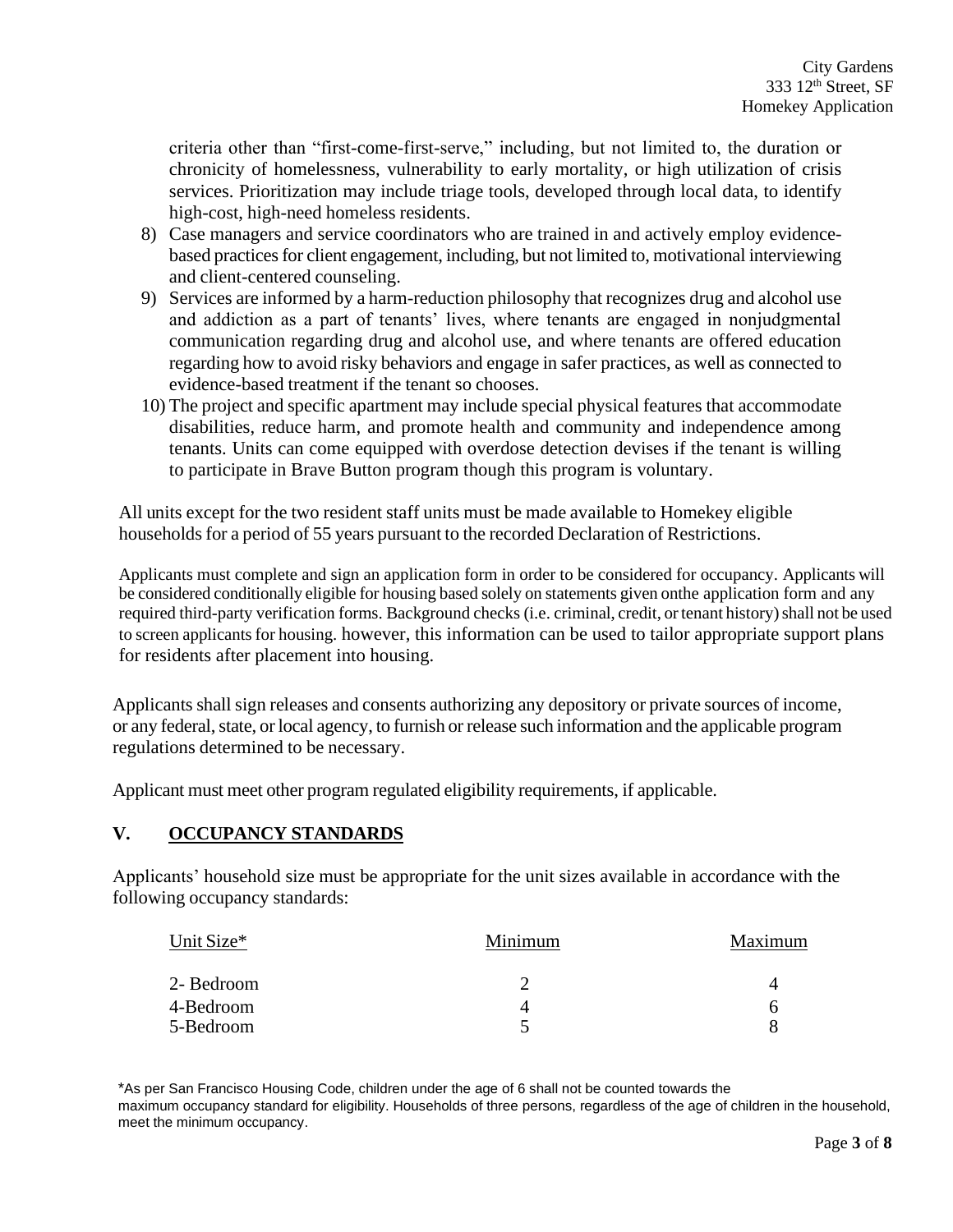## **VI. REFERRALS**

There is not an open application process for the units at the Project. No waiting list is being established. The 170 available units are part of the SF Coordinated Entry (CE) process, designated to serve homeless households referred through HSH's Online Navigation and Entry (ONE) system which serves as San Francisco's federally compliant HMIS system). Families referred to vacancies through CE have been prioritized via an assessment administered by the CEAccess Points. Families who are prioritized for housing meet the definition of homelessness as defined by Part 578.3 of Title 42 of the United States Code. Factors that affect prioritization for housing are vulnerability, chronicity of homelessness, and barriers to housing.

#### **VII. APPLICANT INTERVIEWS**

Applicants will be interviewed in the order of referrals received from HSH. Applicants are required to attend the interview. Property management will clarify any information provided and answer any questions applicant may have.

Property Management will conduct the housing interview to review the application documents and eligibility criteria, explain the application process and timeline, answer questions from the applicant and show the building and unit to the applicant. Support Services will make all efforts to meet with the applicant after the housing interview to discuss the services provided and discuss resources available to the applicant.

## **VIII. VERIFICATION PROCEDURES**

Property Management will follow the HSH low-barrier documentation policy. The following screening criteria will be used for each applicant:

- Homeless status will be verified in writing and documented in the ONE system.
- Copies of identifications obtained from government databases will be accepted to process housing applications for residents that don't have original documents.
- All income and assets will be verified in writing from the income source on appropriate income verification forms, including the use of MEDS, CALWIN, and/or CHANGES for verification, in order for the tenant share of rent to be calculated at 30% of income.
- Applicant must have the ability to maintain the housing unit in accordance with local health standards. No distinction will be drawn between a person who keeps his/her own unit and one who does so with the assistance of an attendant.

#### **IX. REASONS FOR DENIAL**

1. Applicant who fails to attend multiple scheduled interviews.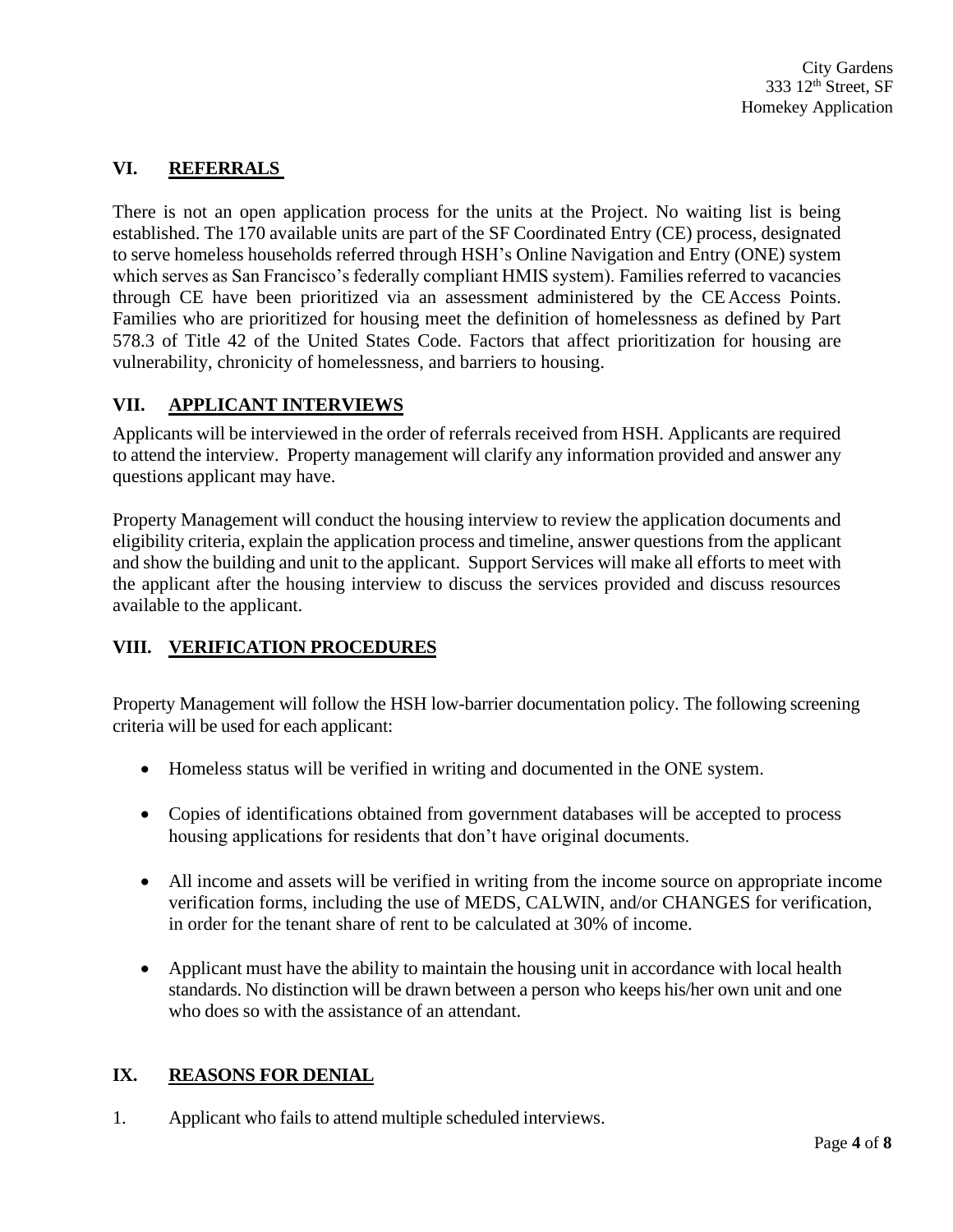- 2. Applicant hasfalsified information on the application.
- 3. Applicant's household size does not meet the established occupancy standards.
- 4. Applicant declines a unit when offered.
- 5. Applicant has engaged in or exhibited abusive or violent behavior towards staff or Project residents during the housing application process.
- 6. Applicant is listed in the National Sex Offender Registry and per legal mandates(ex. court order) are unable to reside in the building.

#### **X. RIGHT TO REASONABLE ACCOMODATION**

If a client has a disability and as a result of the disability needs: a change in the rules or policies, a change or repair to a unit or a special type of unit, a change or repair to some other part of the Project, that would give client an equal chance to live at the Project and use the facilities and take part in any programs offered on-site, a change in the way Property Management communicates or gives information to client, client may ask for a Reasonable Accommodation. Property Management will respond to the request for a reasonable accommodation or modification within ten (10) business days. Property Management shall determine if the request for accommodation is reasonable. Property Management will work with the client and referring agency to determine if there are ways to accommodate the client.

Client will be asked to provide documentation of their request, with information from-client's medical/health care provider for verification that the requested accommodation is necessary due to a disability. If the client's disability is obvious and the need for the requested accommodation is apparent, Property Management will make a determination without requesting additional verification. If the request is reasonable and does not pose undue financial or administrative burden to the Project, Property Management shall make the requested changes. If the request is denied, the rejection will explain the reasons in writing.

#### **XI. SELECTING RESIDENTS AND RIGHT TO APPEAL**

.

The Resident Selection criteria discussed above are designed to satisfy the requirements of San Francisco Police Code Article 49, Sections 4901-4920 or the Fair Chance Ordinance. Owner seeks to screen in applicants, rather than screen out. An applicant meeting the eligibility requirements and passing the Project's Resident Selection Criteria will be contacted by Property Management to finalize all lease documents and to set a move-in date.

If an applicant does not meet the established eligibility criteria, Property Management will issue a written denial letter within two (2) business days of the decision to deny, and will include a clearly identified reason for denial and instructions on how to file an appeal. Upon request, Property Management will provide the applicant with additional information used to make the denial decision. Applicants will have fourteen (14) calendar days to appeal the decision to deny, and may work with a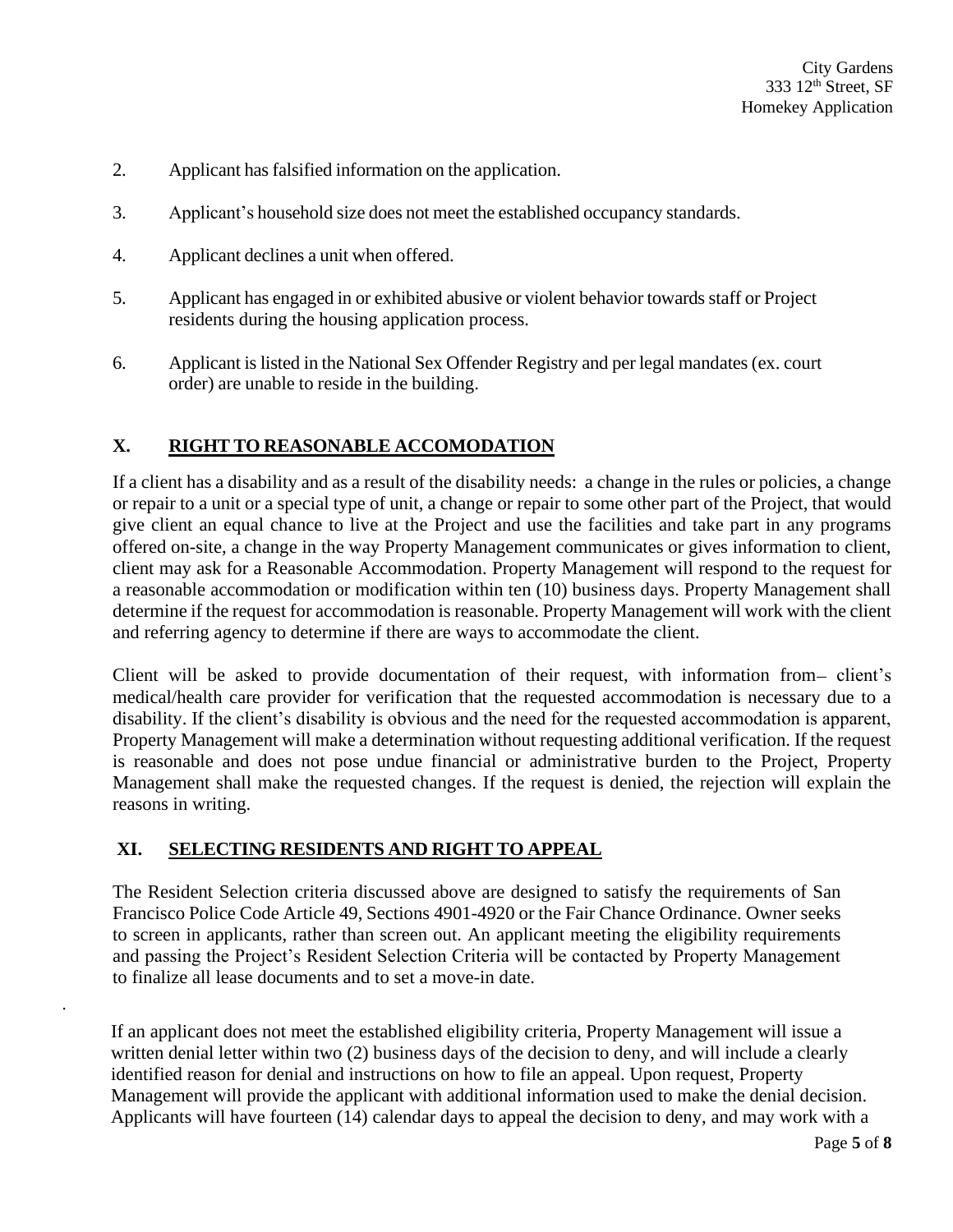Case Manager, Housing Navigator, or community advocate to submit their appeal and any supporting documentation. Property Management will review the appeal and consider the individual circumstances of each applicant and any mitigating factors, and will issue a response within 5 (five) calendar days of receiving the appeal.

## **XII. MITIGATING CIRCUMSTANCES**

If applicant fails to meet one or more of the Resident Selection Criteria, Property Management will determine whether it is possible to admit applicant through consideration of mitigating circumstances or by applying reasonable accommodation.

Mitigating circumstances are verifiable facts that would overcome or outweigh informationalready gathered in the resident screening process. Theverifier must corroborate the reason(s) given by applicant for the disqualifying circumstances and determine that the prospect for lease compliance in the future is good because the reason for the applicant'sdisqualifying circumstances is either no longer in effect or otherwise controlled.

If the evidence of mitigating circumstances presented by applicant relates to a change in medical condition or course of treatment, Property Management shall have the right to refer such information to persons qualified to evaluate the evidence and verify the mitigating circumstance(s).

# **XIII. UNIT ASSIGNMENTS**

Property Management, in consultation with Service Provider when necessary, makes unit assignment decisions. Consideration must be given to the preferences expressed by applicant at the time of the interviewprocess and any special needs identified and verified at that time.

Accessible units will be offered to eligible applicants with disabilities requiring the accessibility features of the unit in accordance with 24CFR Paragraph 8.27. Preference/priority will be given based upon verifiable information provided by applicant during the application process. If an accessible unit is offered to an applicant not having a disability, Property Management requires the lease to include a provision requiring a transfer to a non-accessible unit when an applicant or existing residentwith disabilities requires the accessibility features of the unit.

## **XIV.LANGUAGE ACCESS**

Reasonable steps will be taken to ensure that persons with Limited English Proficiency (LEP) have meaningful access and an equal opportunity to participate in our services, activities, programs and other benefits. Property Management ensures meaningful communication with LEP applicants and residents and their authorized representatives. Interpreters, translators and other aids needed to comply with this policy shall be provided free of charge to the person being served, and residents and their families will be informed of the availability of such assistance. Language assistance will be provided through use of a contracted telephonic interpretation service, competent bilingual staff, staff interpreters, or formal arrangements with local organizations providing interpretation or translation services or technology.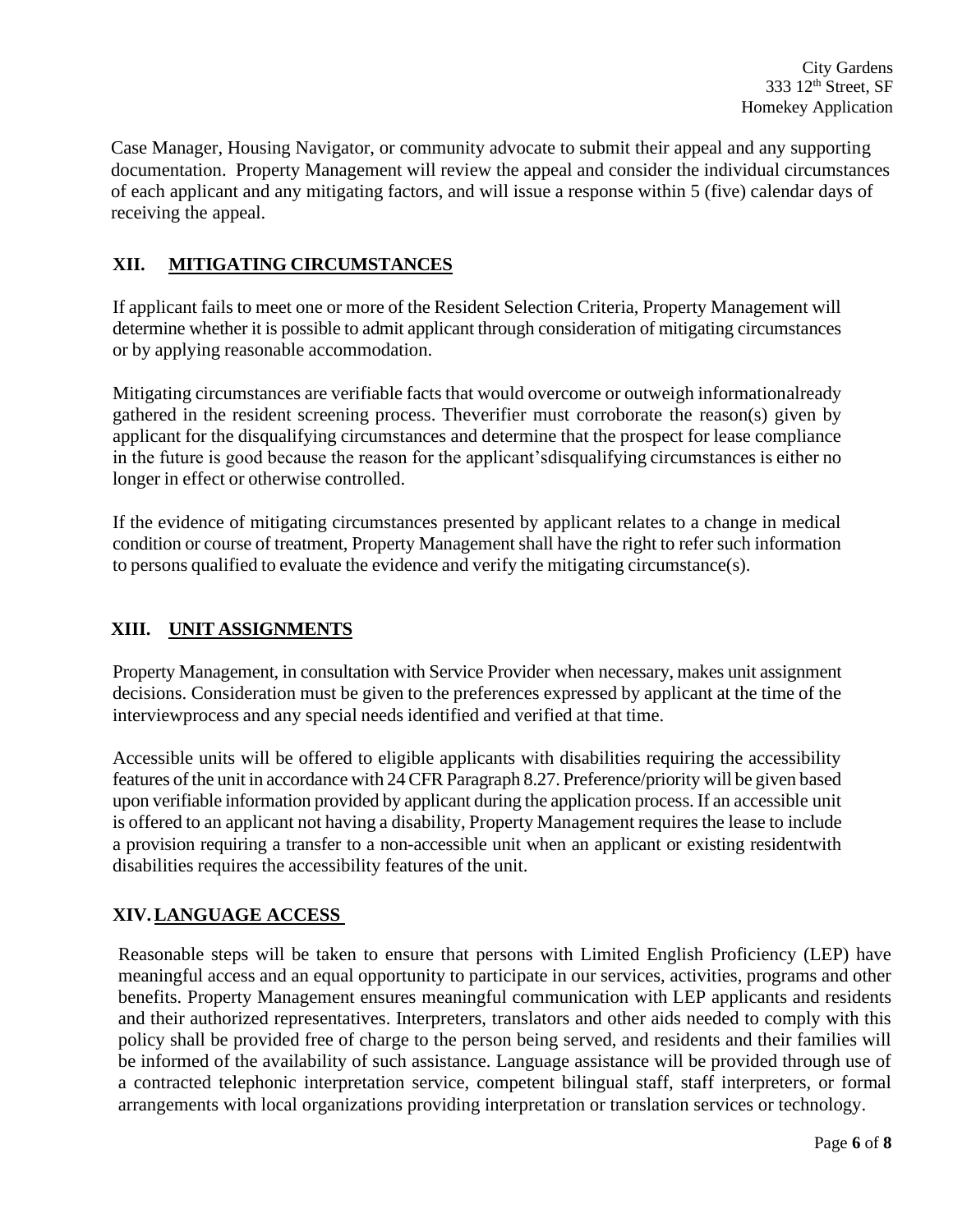### **XV. SUPPORT FOR RESIDENTS AFTER INITIAL OCCUPANCY**

#### A. HOUSING STABILITY

On-site Support Services will assess residents' skills and goals at intake and encourage all residents to participate in educational and employment services. The goals of these services are to increase education levels, skill levels, and find employment all geared towards increasing the resident's income. Additionally, clients will be asked to provide written verification of current income and assets to help with goal planning and housing stability support. Support Services will provide assistance to all residents in obtaining or maintaining benefits and income, and in solving problems related to county, state, and federal benefits programs.

Residents will be provided with assistance in identifying, applying for, and establishing appointments with available services such as food programs, medical clinics, in-home support, transportation services, and services for youth and children in the community.

Residents will also receive support in identifying and accessing services available within the community that meet specific needs or support progress toward identified goals. This may include providing information about services, calling to help establish appointments, assisting with the completion of applications, helping with appointment reminders, following up/checking in with clients regarding the process, and, as necessary, re-referral. Youth will be referred to appropriate community resources, and age-appropriate activities and groups will be provided on-site.

The on-site support services will identify residents and their children with unmet behavioral health needs that are impacting their ability to be stably housed. Support Services will also collaborate with property management to identify clients who have not been seen or have shown signs of concern to staff on at least a weekly basis. Outreach efforts shall be used to make contact with and check in with these residents.

#### B. TRANSFERS

Unit transfers may take precedence over new move-ins. A unit transfer may be approved when a resident is eligible for continued occupancy and when at least one of the following conditions exists:

- a) A resident's dwelling unit has been damaged by fire or other cause(s) to such a degree that the unit is not habitable.
- b) Resident is experiencing an immediate verifiable life safety or violence issue.
- c) To accommodate a person with a disability who has requested a unit transfer subject to theReasonable Accommodation Policy.
- d) Resident is no longer eligible for the unit or the subsidy for the unit.